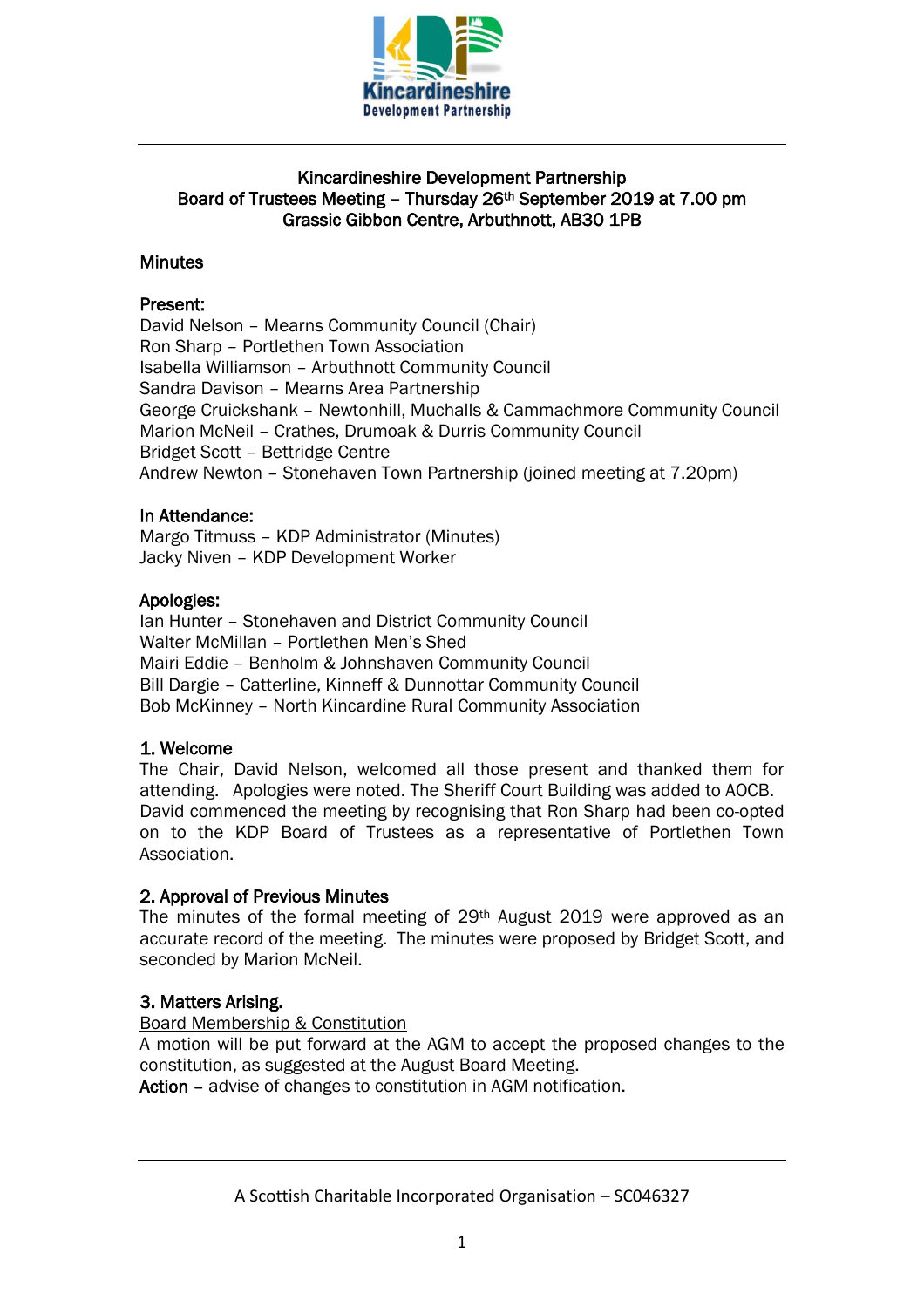

Self Build Presentation - it was agreed that this event should be left to the new Board to arrange.

# 4. Monthly Reports

### Finance

Ian H was not in attendance to present the Finance Report, however David highlighted that a comprehensive breakdown of income and expenditure was included in the meeting paperwork.

He reported that there is a healthy bank balance, and KDP are keeping well within the budget; whilst maintaining a satisfactory surplus to allow for any unexpected expenditure.

### New Members

There were 5 member applications received from Auchenblae Bowling Club;  $1<sup>st</sup>$ Stonehaven Scouts; St Cyrus Community Council; Home Start Kincardine and Greener Kincardine & Mearns. All were approved.

David took this opportunity to congratulate Kirsty as the new Chairperson of St Cyrus Community Council.

## 5. Sub-group / Committee Reports

**Governance** Nothing to report

### Windfarm Subgroup

Isabella provided an update on the windfarms.

She advised that there had been a successful meeting of the Hillhead of Auquhirie panel, and no problems had been met. The awards night is to be held on Wednesday 2nd October at Stonehaven Men's Shed.

Photographs of what the money has been spent on has been requested by the funders.

The Windfarm Sub Group are to meet week commencing 30<sup>th</sup> September, and they have a couple of issues to address.

It was discussed that it would be helpful to see a breakdown of what each group asks for against what they receive.

Jacky advised that she had met with Mark Ansell of Crathes Drumoak and Durris Community Council to discuss the possibility of KDP administering the Midhill Windfarm Community Fund on their behalf.

The CC have a pot of £5000 to distribute with an additional £500 to cover fund administration.

Jacky had informed Mark that she would bring the proposal to the Board.

It was agreed that Isabella and Kirsty would follow up with some questions, prior to meeting with Mark.

A Scottish Charitable Incorporated Organisation – SC046327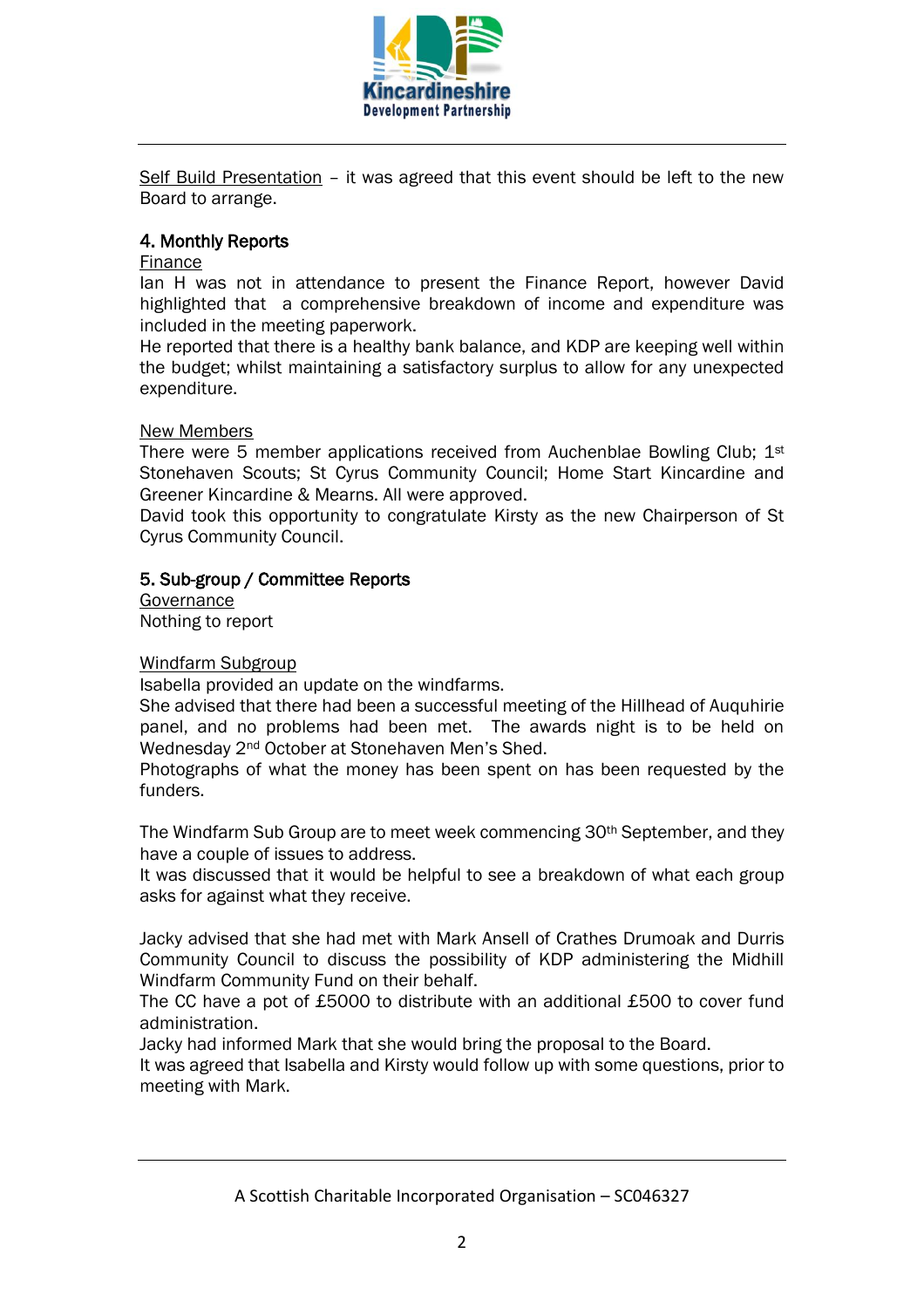

Ron S enquired whether the Portlethen Town Association application had been received.

Action – Kirsty to revert with answer.

Action – Kirsty to send invitation to Portlethen Community Council to provide a member to sit on the Meikle Carewe Windfarm Panel.

## 6. KDP Development Officer Report

The Development Officers' Activities Highlights were circulated in advance of the meeting.

Jacky explained that KDP had been approached by a member to provide customer service training. There was agreement from the board to investigate this further.

## 7. AGM

A short film highlighting how KDP work with their members will be shown at the AGM.

The running order of the evening was agreed as follows: Welcome Approval of previous AGM Minutes Matters Arising Motion to change Constitution – Board Membership Chair's Report Treasurer's Report Development Officer's Report including film Election of Trustees (Reid Hutchison will Chair meeting from this point)

Votes of thanks will be given by Ron Sharp.

It was confirmed that David can be asked to attend future meetings as an advisor to the Board.

### 8. November Board Meeting

Pillar have invited the KDP Board to attend their AGM, which is held on the same evening as the November KDP Board meeting. The Board expressed an interest in attending.

Action – Margo to email Trustees to establish whether they wish to hold the KDP Board meeting the week prior (21st November) or to have a 1 hour meeting prior to the Pillar AGM. Majority decision will be shared.

## 9. AOCB

### Sheriff Court Building

David advised the Board of an incident that occurred in the KDP office on Tuesday 10<sup>th</sup> September, when an uninvited guest behaving in an aggressive manner, visited the office. It highlighted a concern over the level of security in the building, and particularly in the KDP office.

A Scottish Charitable Incorporated Organisation – SC046327